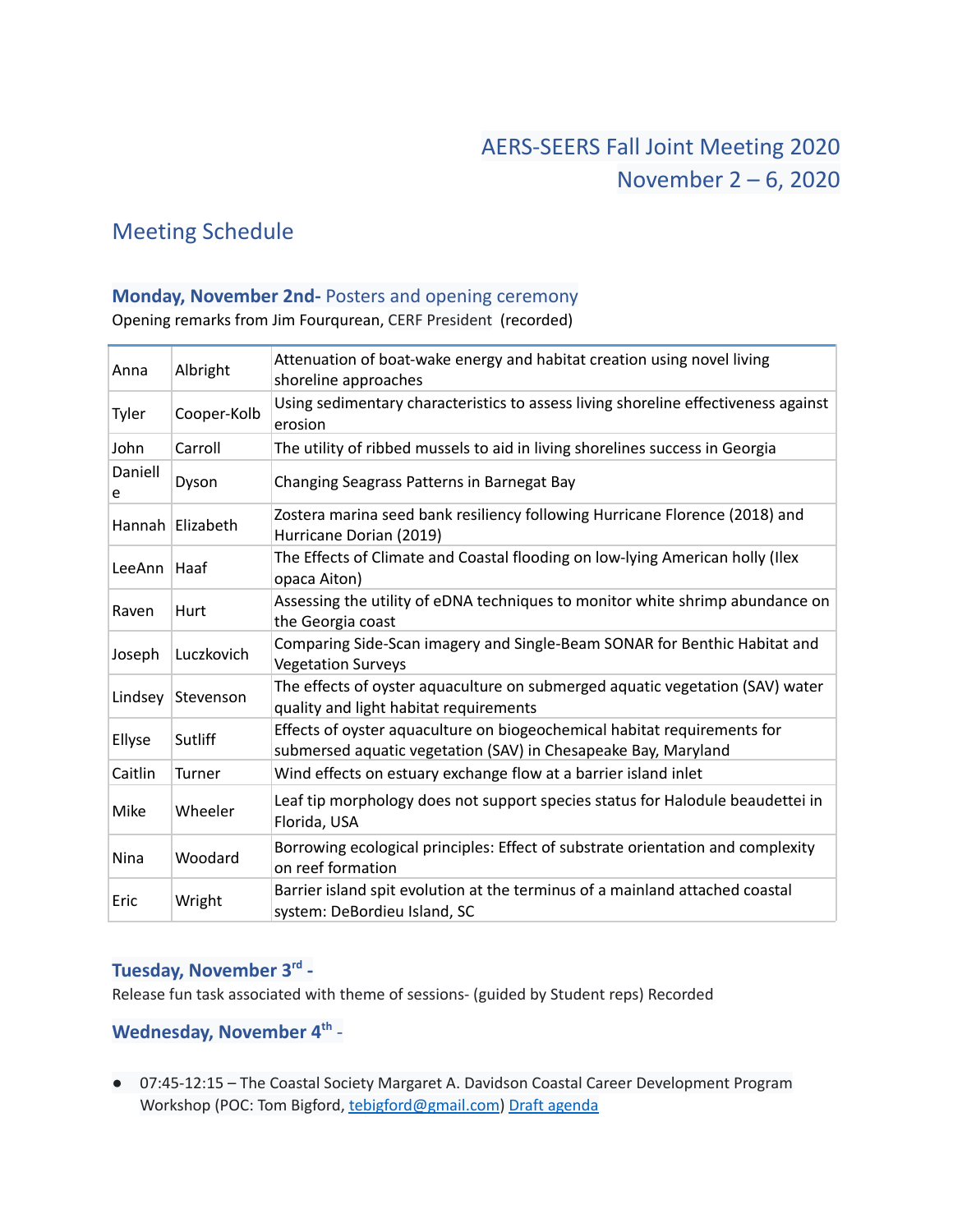### **Thursday, November 5<sup>th</sup> –** Welcome, Keynote Panel, and Session 1

- 13:00-14:00 Welcome and keynote (webinar style)
	- **MODERATORS**: Shannon (Primary), Angela (Secondary)
	- a) 10 min Welcome by AERS (Ben Fertig) and SEERS (Enrique Reyes) Presidents
	- b) 40 min Panel on Coastal Research during COVID with
		- i) Kari St. Laurent, PhD

*Kari St.Laurent is currently an environmental scientist at the Delaware Department of Natural Resources and Environmental Control and the Research Coordinator for the Delaware National Estuarine Research Reserve. She received a Ph.D. in oceanography from the Graduate School of Oceanography at the University of Rhode Island in 2014. Her research interests broadly include organic pollutants, coastal acidification, tidal wetland carbon processes, and biochar applications in wetland restoration.*

*ii)* Autumn Oczkowski, PhD

*Autumn Oczkowski currently is a researcher at the U.S. Environmental Protection Agency's Atlantic Coastal Environmental Sciences Division in Narragansett, RI. She is a systems ecologist whose research often focuses on how anthropogenic nutrient loads impact coastal and freshwater ecosystems. She uses tools such as stable isotopes (natural abundance and tracer), laboratory and greenhouse mesocosms, long-term field datasets, and fixed-site monitoring stations to examine the links between upstream nutrient runoff and riverine and estuarine food webs. Much of her current work also looks at the impacts of climate change on coastal ecosystems and the net impact of these changes on nutrient dynamics. She also works across scales, from individual organisms to entire estuaries, and across climatic zones, from temperate to tropical. Dr. Oczkowski earned a B.S. in Geology from Washington and Lee University, an M.S. in Earth Sciences, Geochemical Systems from the University of New Hampshire, and a Ph.D. in Biological Oceanography from the University of Rhode Island's Graduate School of Oceanography.*

iii) Karen McGlathery, PhD

*Karen McGlathery is Professor of Environmental Sciences at the University of Virginia, Lead PI of the Virginia Coast Reserve Long Term Ecological Research Program, and Director of UVA's Environmental Resilience Institute. Her research focuses on the effects of environmental change, including climate, sea-level rise, eutrophication, and species invasions on coastal marine ecosystems. Her collaborative work with NGOs, universities and regional stakeholders addresses the resilience of coastal habitats, especially in the context of decisions for coastal adaptation to sea-level rise and storms. McGlathery's group was the first to show the role of restoration in reinstating seagrass 'blue carbon' storage in coastal ecosystems. In addition to Virginia's Eastern Shore, she and her students have worked in New England, Florida, Bermuda, Denmark, New Zealand, and Mozambique. She teaches courses in Global Coastal Change, Coastal Resilience, Water and Watershed Resilience, Estuarine Ecology, Coastal Oceanography, and Conservation. She serves on the Board of the Foundation of the Virginia State Arboretum and the Research and Education Advisory Committee of Virginia Sea Grant. She received her Ph.D. from Cornell University.*

● 14:30-16:00 Session 1

**MODERATORS**: Treda (Primary), LeeAnn (Secondary)

a) 14:30-14:45 Eric Schott